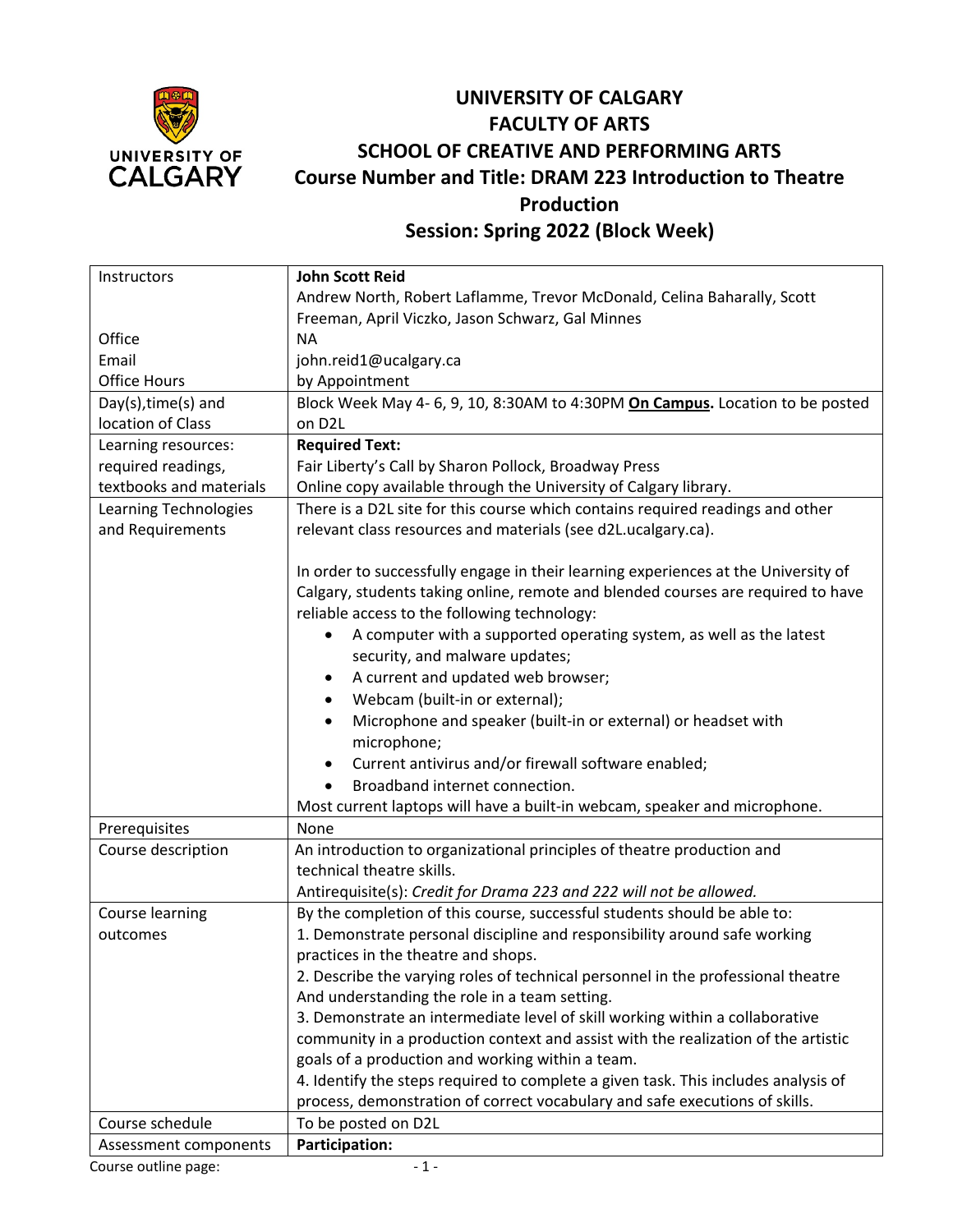|                         | <b>Value: 10%</b>                                                                                                      |
|-------------------------|------------------------------------------------------------------------------------------------------------------------|
|                         | Due Date: Every Class and Production Assignment                                                                        |
|                         | Type: Participation                                                                                                    |
|                         | Description: Attendance will be taken at every class and instructors will make                                         |
|                         |                                                                                                                        |
|                         | notes on participation throughout the activities of the course. You will be informed                                   |
|                         | if your participation is below a minimum standard for a B grade. This also includes                                    |
|                         | punctuality; please be on time and ready to work when class starts at 8:30am and                                       |
|                         | resumes at 1:00pm.                                                                                                     |
|                         | <b>Communication Document:</b>                                                                                         |
|                         | <b>Value: 20%</b>                                                                                                      |
|                         | Due Date: May 20, 2022                                                                                                 |
|                         | Type: Scene Breakdown                                                                                                  |
|                         | Description: Please submit a scene breakdown of the play Fair Liberty's Call. There                                    |
|                         | is an example of a scene breakdown on D2L.                                                                             |
|                         | Lab Reports:                                                                                                           |
|                         | <b>Value: 30%</b>                                                                                                      |
|                         | Due Date: May 13, 2022                                                                                                 |
|                         | Type: Report - see Template on D2L                                                                                     |
|                         | Description: Each student will complete 3 mini-reports on their lab experiences.                                       |
|                         | This is an opportunity to demonstrate the new vocabulary acquired, skills                                              |
|                         |                                                                                                                        |
|                         | experienced, tools used, and safety protocols followed. This is a learning                                             |
|                         | opportunity. It is not a demonstration of expertise.                                                                   |
|                         | <b>Group Presentations:</b>                                                                                            |
|                         | <b>Value: 10%</b>                                                                                                      |
|                         | Due Date: May 10, 2022                                                                                                 |
|                         | Type: World Café Presentations                                                                                         |
|                         | Description: In groups, students will present their lab experiences and work                                           |
|                         | related to their labs. They will share their experience individually within groups.                                    |
|                         | <b>Summative Assignment:</b>                                                                                           |
|                         | <b>Value: 15%</b>                                                                                                      |
|                         | Due Date: May 10, 2022 (D2L)                                                                                           |
|                         | Type: Short Answer Assignment                                                                                          |
|                         | Description: Students will answer a multi question Assignment asking them to                                           |
|                         | demonstrate the new knowledge acquired in the course.                                                                  |
|                         | <b>Research Assignment:</b>                                                                                            |
|                         | <b>Value: 15%</b>                                                                                                      |
|                         | Due Date: May 20, 2022                                                                                                 |
|                         | Length: 500 words 2 images.                                                                                            |
|                         | A 500-word research assignment and execution of prop from Fair Liberty's Call.                                         |
|                         | Details will be posted on D2L.                                                                                         |
| Assessment expectations |                                                                                                                        |
|                         | <b>Guidelines for Submitting Assignments:</b><br>Unless otherwise indicated, assignments will be accepted in D2L only. |
|                         |                                                                                                                        |
|                         | <b>Missed or Late Assignments:</b>                                                                                     |
|                         | All assignments must be completed to pass this course.                                                                 |
|                         | Late assignments will be downgraded by one letter grade for every day late.                                            |
|                         | Attendance and Participation Expectations:                                                                             |
|                         | Attendance will be taken at every class and instructors will make notes on                                             |
|                         | participation throughout the activities of the course. You will be informed if your                                    |
|                         | participation is below a minimum standard for a B grade. This also includes                                            |
|                         | punctuality; please be on time and ready to work when class starts at 8:30am and                                       |
|                         | resumes at 1:00pm.                                                                                                     |
|                         | <b>Expectations for Writing:</b>                                                                                       |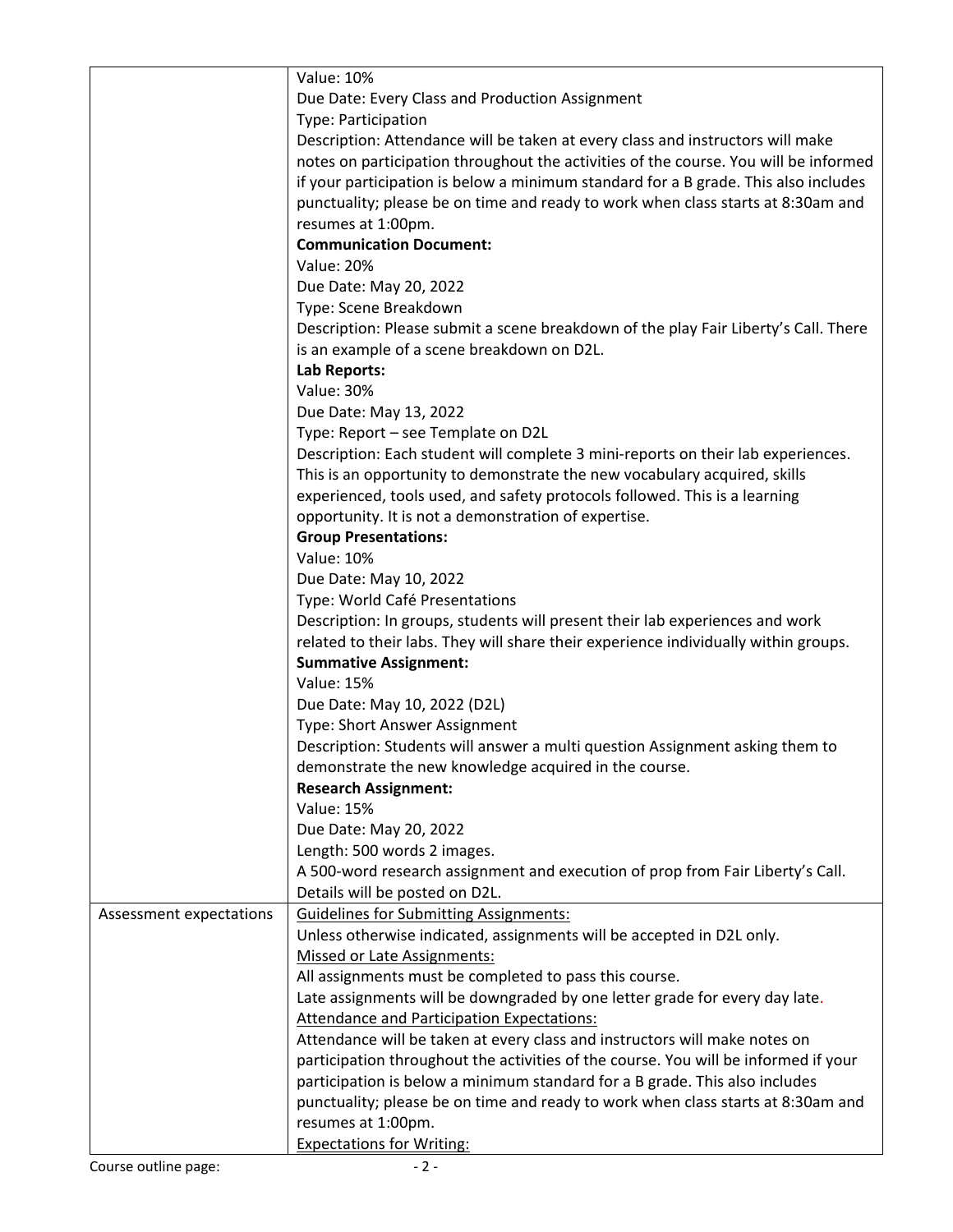|                                 | Writing skills are important to academic study across all disciplines. Consequently,<br>instructors may use their assessment of writing quality as a factor in the evaluation<br>of student work. Please refer to the Undergraduate Calendar E.2 Writing Across<br>the Curriculum policy for details.                                                                                                                                                                                                                                                                                                                                                                                                                                                                                                                                                                                                                                                                                                                                                                                                                                                                                                                                                              |
|---------------------------------|--------------------------------------------------------------------------------------------------------------------------------------------------------------------------------------------------------------------------------------------------------------------------------------------------------------------------------------------------------------------------------------------------------------------------------------------------------------------------------------------------------------------------------------------------------------------------------------------------------------------------------------------------------------------------------------------------------------------------------------------------------------------------------------------------------------------------------------------------------------------------------------------------------------------------------------------------------------------------------------------------------------------------------------------------------------------------------------------------------------------------------------------------------------------------------------------------------------------------------------------------------------------|
| Grading scale                   | For the course as a whole, letter grades should be understood as follows, as<br>outlined in section F.1.Grading System and Transcripts of the Calendar:<br>https://www.ucalgary.ca/pubs/calendar/current/f-1.html.<br><b>Grading Scale numerical rubric:</b><br>A+95-100 A90-94.9 A-85-89.9<br>B+80-84.9 B75-79.9 B-70-74.9<br>C+ 65-69.9 C 60-64.9 C- 55-59.9<br>D+50-54.9 D45-49.9 F 0-44.9<br>A grade of "C-" or below may not be sufficient for promotion or graduation,<br>$\bullet$<br>see specific faculty regulations.<br>The number of "D" and "D+" grades acceptable for credit is subject to specific<br>undergraduate faculty promotional policy.                                                                                                                                                                                                                                                                                                                                                                                                                                                                                                                                                                                                      |
| Guidelines for Zoom<br>Sessions | Zoom is a video conferencing program that will allow us to meet at specific times for a<br>"live" video conference, so that we can have the opportunity to meet each other virtually<br>and discuss relevant course topics as a learning community.<br>To help ensure Zoom sessions are private, do not share the Zoom link or password with<br>others, or on any social media platforms. Zoom links and passwords are only intended for<br>students registered in the course. Zoom recordings and materials presented in Zoom,<br>including any teaching materials, must not be shared, distributed or published without the<br>instructor's permission.                                                                                                                                                                                                                                                                                                                                                                                                                                                                                                                                                                                                          |
|                                 | The use of video conferencing programs relies on participants to act ethically, honestly and<br>with integrity; and in accordance with the principles of fairness, good faith, and respect (as<br>per the Code of Conduct). When entering Zoom or other video conferencing sessions (such<br>as MS Teams), you play a role in helping create an effective, safe and respectful learning<br>environment. Please be mindful of how your behaviour in these sessions may affect others.<br>Participants are required to use names officially associated with their UCID (legal or<br>preferred names listed in the Student Centre) when engaging in these activities.<br>Instructors/moderators can remove those whose names do not appear on class rosters.<br>Non-compliance may be investigated under relevant University of Calgary conduct policies<br>(e.g Student Non-Academic Misconduct Policy). If participants have difficulties complying<br>with this requirement, they should email the instructor of the class explaining why, so the<br>instructor may consider whether to grant an exception, and on what terms. For more<br>information on how to get the most out of your zoom sessions visit:<br>https://elearn.ucalgary.ca/guidelines-for-zoom/. |
|                                 | If you are unable to attend a Zoom session, please contact your instructor to arrange an<br>alternative activity for the missed session (e.g., to review a recorded session). Please be<br>prepared, as best as you are able, to join class in a quiet space that will allow you to be<br>fully present and engaged in Zoom sessions. Students will be advised by their instructor<br>when they are expected to turn on their webcam (for group work, presentations, etc.).                                                                                                                                                                                                                                                                                                                                                                                                                                                                                                                                                                                                                                                                                                                                                                                        |
|                                 | The instructor may record online Zoom class sessions for the purposes of supporting<br>student learning in this class - such as making the recording available for review of the<br>session or for students who miss a session. Students will be advised before the instructor<br>initiates a recording of a Zoom session. These recordings will be used to support student<br>learning only and will not be shared or used for any other purpose.                                                                                                                                                                                                                                                                                                                                                                                                                                                                                                                                                                                                                                                                                                                                                                                                                 |
| Academic Accommodation          | It is the student's responsibility to request academic accommodations according to the<br>University policies and procedures listed below. The Student Accommodations policy is                                                                                                                                                                                                                                                                                                                                                                                                                                                                                                                                                                                                                                                                                                                                                                                                                                                                                                                                                                                                                                                                                    |